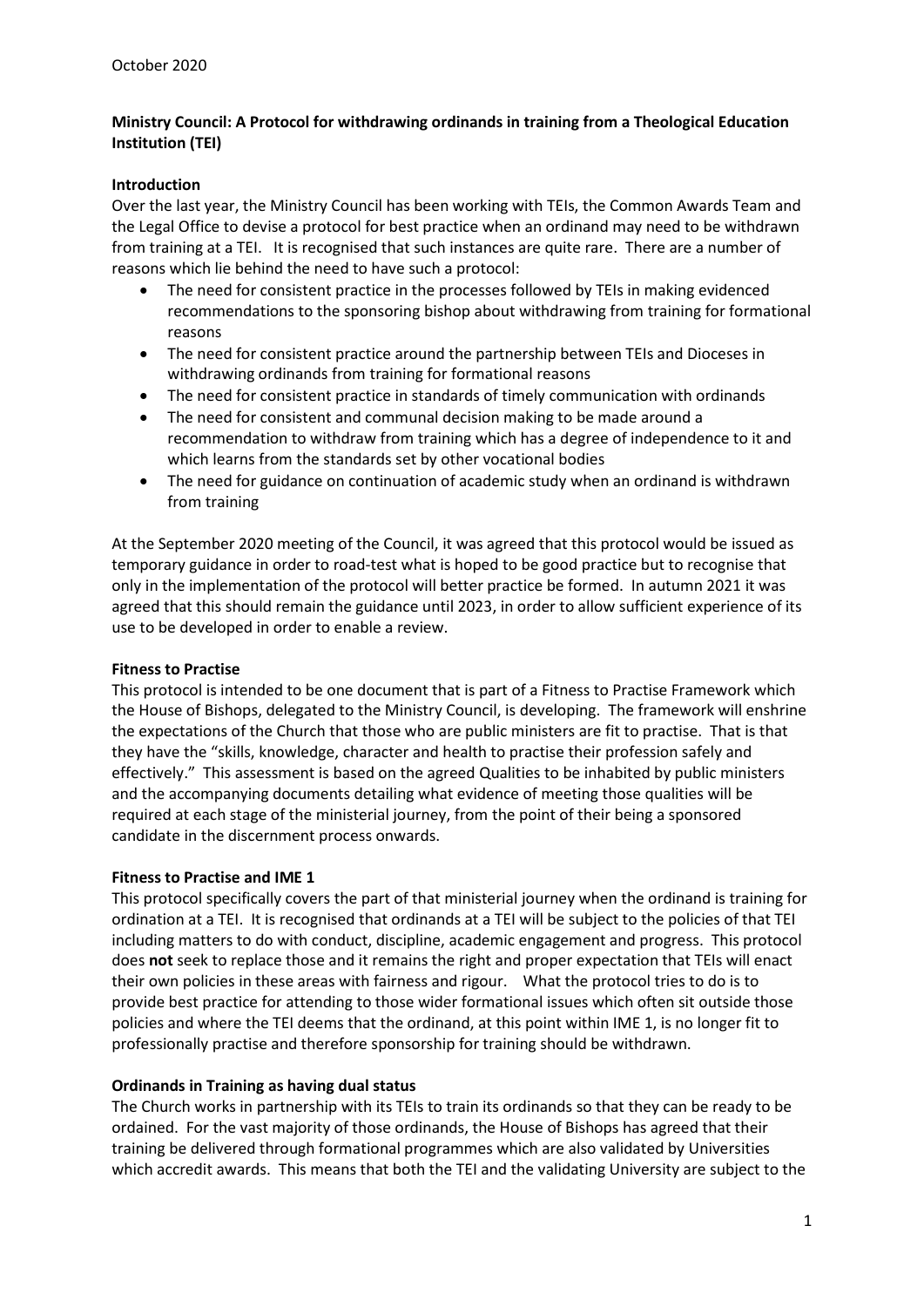processes of the Quality Assurance Agency and of the Office of the Independent Adjudicator. In addition, the TEI is also subject to the House of Bishops' Quality Assurance processes. Both accountabilities are brought together in the joint Periodic External Review Process overseen by the Church and by the validating University.

Ordinands are therefore at one and the same time ordinands preparing for ministry in the Church of England and are also students of a TEI which has a relationship to a validating University. For the most part, this double accountability has a synergy and can be very fruitful. However, it comes under strain when a Diocese, working with a TEI, wishes to withdraw their sponsorship for a student to train for ordination for formational rather than academic reasons. Such a withdrawal may then affect the capacity of the student to complete a course of study for which they have been registered at a University and have rights to complete.

In order to avoid such a clash and to find some shared space to work in, this protocol is being developed which would eventually be approved by the House of Bishops. The protocol comprises

- a) An outline of the sponsorship process (Page 2)
- b) An outline of the relationship between the Sponsoring Bishop, the sending Diocese, the ordinand and the TEI (Page 3)
- c) The relationship between TEI's own policies and this protocol (Page 4)
- d) Good practice in explaining the formational process to Ordinands (Page 4)
- e) Causes for concern over fitness to practise (Page 5)
- f) Informally resolving those causes for concern (Page 5)
- g) Formal resolution of those causes for concern (Page 6)
- h) Implications for ongoing study (Page 7)
- i) General principles to follow (Page 8)

### a) An outline of the Sponsorship process

The Church of England, through the office of its Bishops, sponsors ordinands for training so that they can be ordained to exercise the ministry, initially, of a deacon in the Church. Such sponsorship begins when the Bishop, in consultation with the Director of Ordinands, agrees that a candidate is ready to be presented to a Bishops' Advisory Panel to test their calling to ordination. Candidates are assessed against 9 Selection Criteria and a recommendation, in the form of an evidenced report, is made to the Bishop as to whether the candidate might enter training for ordination. If the Bishop agrees that the candidate may enter training, s/he outlines that in a letter to the candidate. That letter will indicate the any ordination at the end of training is conditional and is subject to the satisfactory meeting of the 7 Formation Criteria. That letter will also indicate that any ordination is ultimately at the discretion of the Bishop. The letter will be accompanied by details of the payment made by the Diocese of the candidate's tuition fees and other financial support which varies according to the mode of training. The ordinand, as they are now described, trains at a TEI which has been approved, recognised and is subject to the quality assurance processes of the House of Bishops. Such training normally includes a course of study which is usually validated by a University who in turn are subject to the quality assurance processes of the Quality Assurance Agency and of the Office of the Independent Adjudicator. Variances exist because there are 23 different training institutions.

During this training, the ordinand is accountable ultimately to their Sponsoring Bishop who receives reports from the TEI, who oversee this training on behalf of the Church, as to the progress of the ordinand in meeting the 7 Formation Criteria (which develop the 9 Selection Criteria) agreed by the House of Bishops. An ordinand's suitability for ordination is formally assessed at two points during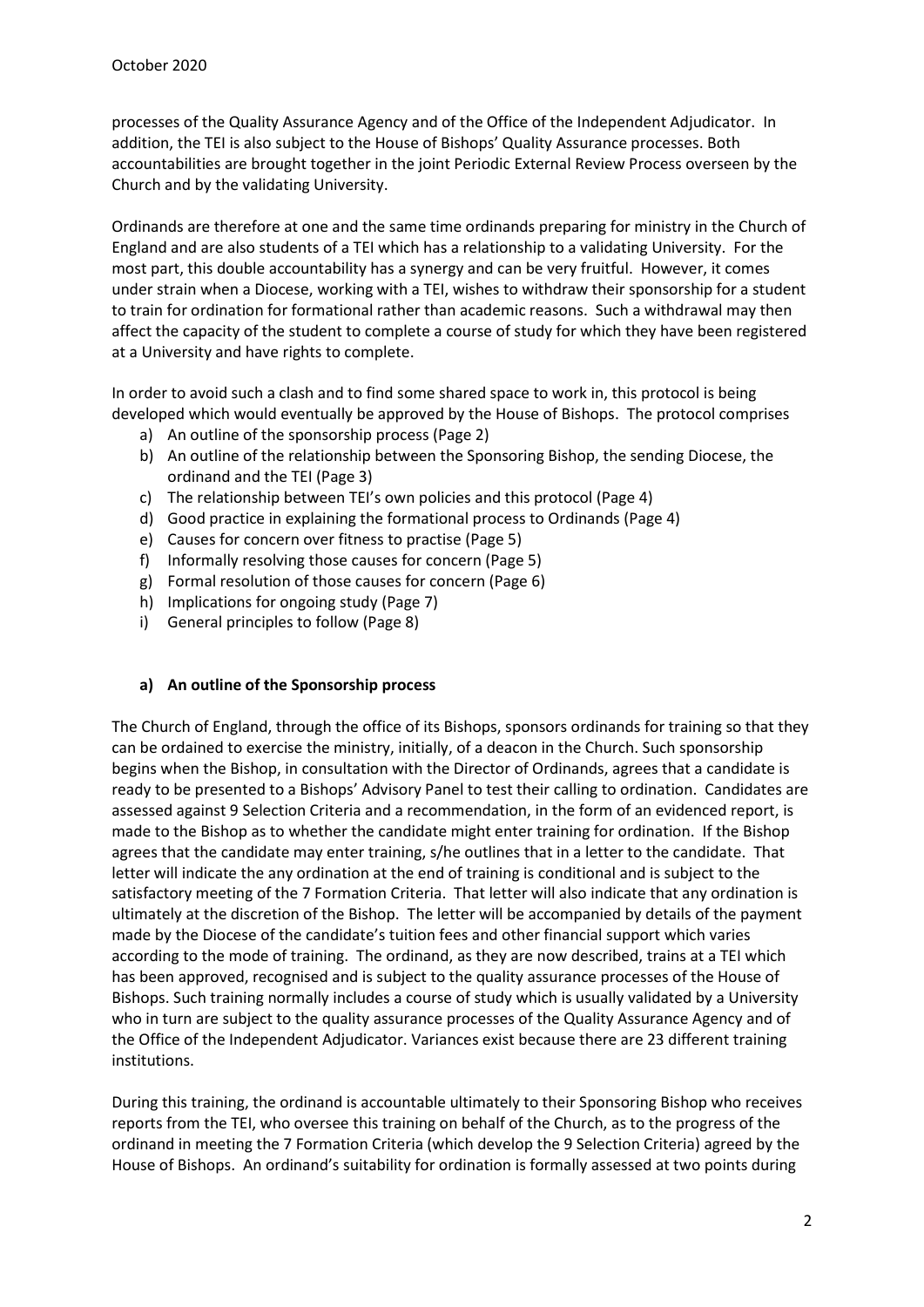their training. An assessment is made, in the form of an evidenced report to their Sponsoring Bishop, at the end of their penultimate year of training, as to whether they may enter their final year of training. Such an assessment is also used by the Bishop to assess the suitability of a candidate to be appointed to a curacy or title post after ordination. A second assessment is made at the end of their final year of training, again in the form of an evidenced report to the Bishop, that the candidate is ready to be ordained. Both these assessments are made against the 7 Formation Criteria which assess whether an ordinand has evidenced a sufficient meeting of the criteria that they might be ordained. In other words, whether they are fit to practise.

# b) The relationships between the Sponsoring Bishop, the sending Diocese, the ordinand and the TEI

Between Sponsoring Bishop and the ordinand: The Bishop sponsors the ordinand for formational training. That relationship is marked by trust, accountability and responsibility with the expectation that the ordinand will engage with that formational training and that the Bishop will support that formational process. The relationship is marked also by the discretion which the Bishop has in the final decision to ordain and by a consequent conditionality to that ordination of the ordinand meeting the 7 Formation Criteria. In the formation process, the Bishop delegates to the TEI the day to day assessment of an ordinand's readiness to be ordained and the Director of Ordinands represents the Bishop in working with the TEI to ensure this process happens, but it is the Bishop who makes the decision to ordain or not.

Between the Sending Diocese and the TEI: Each sending Diocese has a relationship to the TEI to whom it pays fees for the formational training which ordinands receive. The details of these arrangements are for the Diocese and the TEI to agree, but those arrangements should reflect that the Diocese commits to paying the training fees and the TEI commits to deliver the training and to inform the Diocese and Bishop of the progress made by the ordinand to meet the Formation Criteria. The Confirmation of Training (COT) form is one example of those arrangements.

Between the TEI and the ordinand: The TEI is responsible for providing formational training for the ordinand on behalf of the Sponsoring Bishop and Diocese. The ordinand has a responsibility to the TEI to engage in the formational training which is offered and to abide by the policies of the TEI. These are laid out in a formational handbook.

How the TEI reports to the Sponsoring Bishop on the progress of the ordinand: Within each TEI, a member of staff will be appointed to act as a formational tutor for each ordinand. That relationship will involve the tutor and ordinand meeting regularly (at the minimum once a term and often more) to review the formational development of the ordinand. The discussions held at those meetings coupled with reports from placement supervisors and records of academic progress are elements which will combine to provide material for the formal reporting process to the Sponsoring Bishop. Formally, the House of Bishops' Code of Procedure requires two routine reports from the TEI to the Sponsoring Bishop about the progress of an ordinand towards meeting the formation qualities. These are at the end of the penultimate year of training and at the end of the final year of training. If an ordinand trains for three years, it is good practice that the TEI compiles a report at the end of the first year of training as a record of their formational development, but it is not mandatory to send that to the Sponsoring Bishop. The report is often prepared by the formational tutor and shared in draft with the ordinand, and then reviewed, agreed and signed off by the TEI Principal in whose name it is issued. The ordinand also signs the report to acknowledge having read it and having been able to discuss it. They have the right to add their own comments. The report is in many ways a reflection of the ordinands' fitness to practise, as it will comment on issues of skills, knowledge, character and health.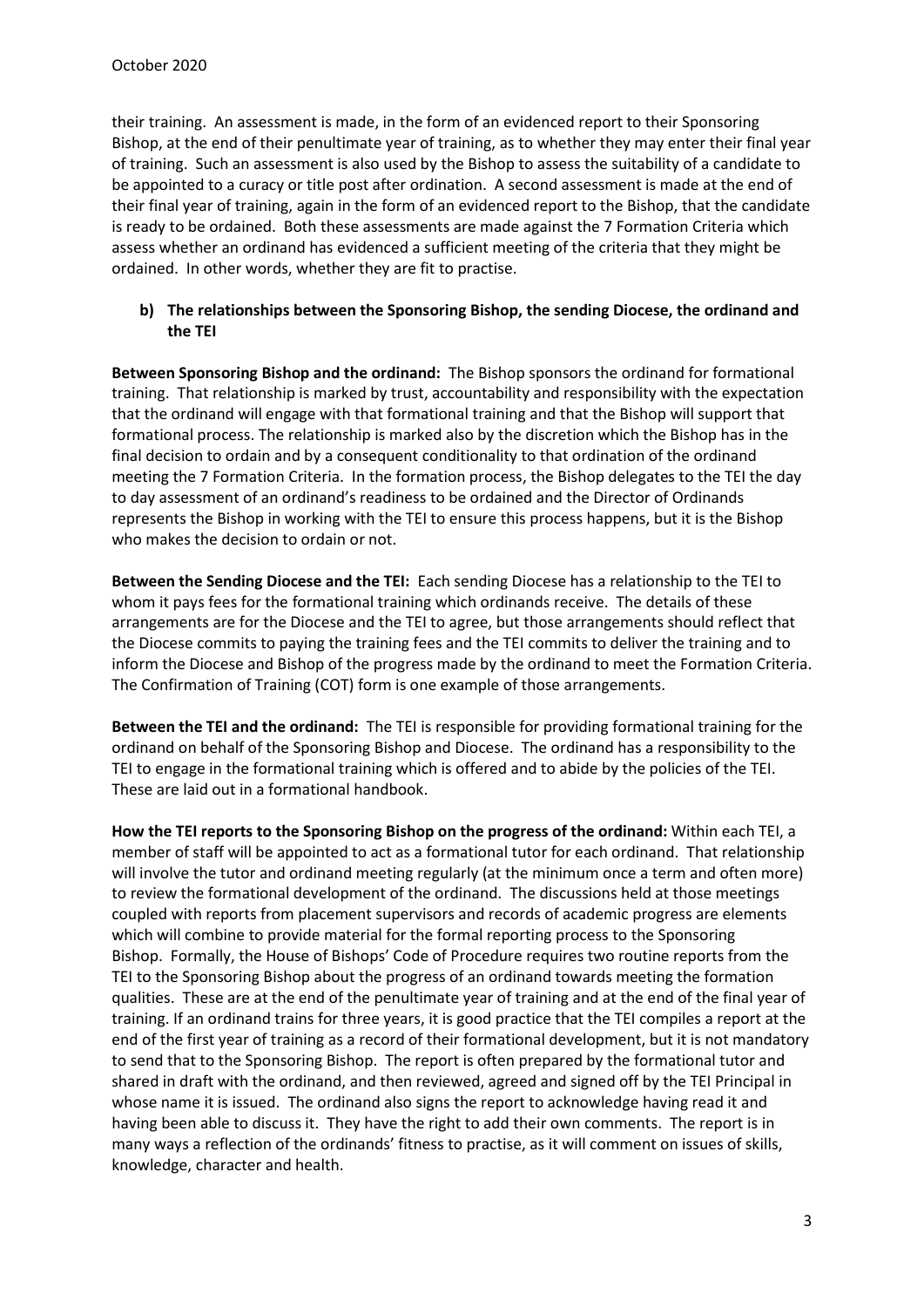# c) The relationship between TEI's own policies and this protocol

TEIs have their own suite of policies to cover, for example, codes of conduct, discipline policies, fitness to study, harassment and bullying, safeguarding and a complaints procedure to which ordinands are required to adhere. Therefore, under such policies, there are a range of legitimate reasons where a student can be withdrawn from a formational programme

- Financial for instance failure to pay invoices
- Academic failure for instance such low marks as indicate the impossibility of continued study
- Failure to engage (progress) this may include failure to attend classes
- Misconduct
- Disciplinary offences for instance issues of bullying behaviour

This protocol is not meant to apply to these policies and situations as it is expected that the TEI will apply these policies with fairness and rigour and the TEI is trusted through the Principal to ensure that these policies are reviewed regularly. It is entirely understood that were an ordinand to be found to have seriously contravened one of the TEI's own policies and the penalty for that was discontinuation of their membership of that TEI, then there would be immediate implications for their continuing sponsorship for training. In these cases, the TEI would be expected to communicate the outcomes of its own processes to the Sponsoring Bishop who will then make a decision about sponsorship for training. It could be that the Bishop decides that the issue would be best resolved through the formal resolution stage of this protocol because there are issues to do with continuing fitness to practice. But this is not the immediate focus of this protocol.

Rather, this protocol applies for those situations which fall **outside** of the specific policy areas above and where the ordinand is deemed to be failing to meet one or more of the Formation Criteria set out by the House of Bishops in a manner that suggests the need for withdrawal from training. The Protocol is focused on how communal and well evidenced judgements are made when an ordinand is deemed not to be meeting those criteria. It is hoped that as the use of this protocol grows, so a bank of case study examples might also grow so that TEIs and Dioceses can recognize where this protocol might best be used. Examples could include

- Growing evidence from experience within the TEI, local Church and placement context of a working style that is uncollaborative, is unwilling to listen or to receive feedback
- Evidence of an ordinand who breaches confidentiality and who is unable to maintain appropriate professional boundaries
- Growing evidence of behaviours which are manipulative and controlling and may reveal an underlying personality issue which is not commensurate with public ministry
- Evidence that the ongoing support which the ordinand will need to sustain public ministry is beyond that which could be reasonably provided

The purpose of the protocol is to ensure that these judgements are carefully evidenced and weighed, recognizing that they may sometimes be contested. But the protocol also recognizes that were the behaviours left unchecked, they could be serious enough to call into question the ongoing fitness to practise of the ordinand.

# d) Good practice in explaining the formational process to ordinands

There are three particular points in the formational process where it is important that ordinands understand that they are engaged in what is essentially a fitness to practise framework.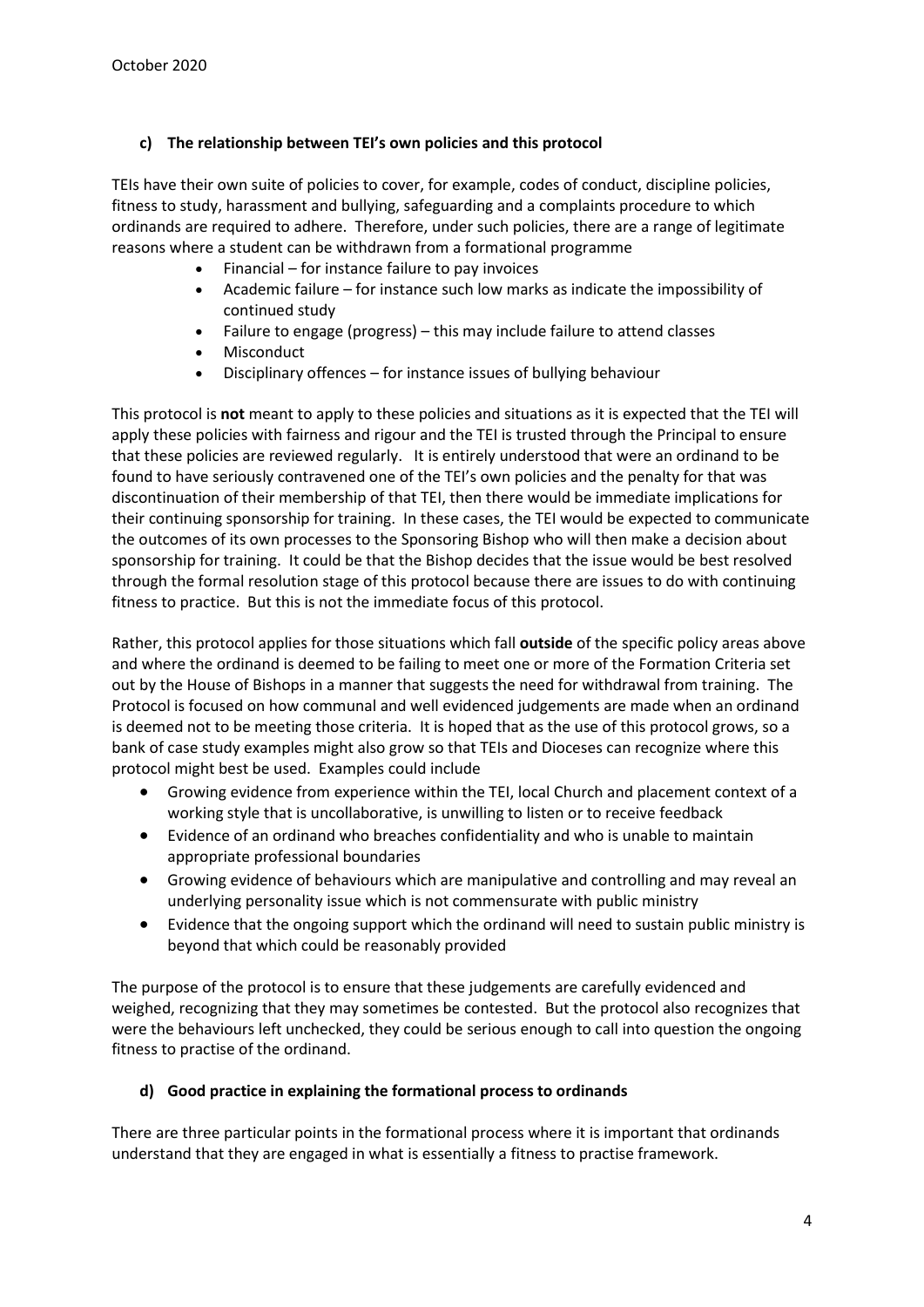On recommendation to train at a TEI: The Sponsoring Bishop makes it very clear to the ordinand at the point when they are considering which TEI they might train with that the programme is wholly oriented towards preparation for specific forms of ministry, and so it will be possible for an ordinand to be withdrawn from that programme on the grounds that they are no longer deemed fit for the practise of those forms of ministry. At this stage, the Bishop should clearly articulate to the ordinand the formational qualities by which fitness to practise will be assessed. These points should be discussed, and also recorded in writing. At this stage, the evidence that has already been gathered about the ordinand's fitness to practise (Shared Discernment Process paperwork) should be sent with the ordinand to the TEI.

On beginning training at a TEI: Once the ordinand has begun training with the TEI, the TEI will need to also ensure that the ordinand knows what the criteria are by which their fitness to practise will be assessed and at what points. The TEI is responsible for explaining to the ordinand what the oversight of the formational process is to look like including regular meetings with a formational tutor. It will be particularly important that the ordinand understands that this is a holistic process and not simply a process focused on their academic progress. Equally the TEI needs to set out its responsibilities to work with the ordinand to enable them to be fit for practise by the time that they complete IME 1. This will include making reasonable adjustments for those who are disabled. Best practice would suggest that this is all written down in a handbook for students which outlines not only what the formational expectations are but also what the responsibilities of ordinands are towards the TEIs wider policies.

During training at a TEI: The regular meetings between the formational tutor and the ordinand are bound to cover areas of strength as well as areas for development. For the majority of ordinands this process will reflect all that would be expected in the formational development which all ordinands will be engaged in. It is part of enabling ordinands to become good reflective practitioners. There will often be areas of focus for development which are agreed for each year and which will become the subject of ongoing review and reporting. The principles of mutuality, accountability and open dialogue will govern this process. In short, this is about an openness and transparency where there will be clarity about feedback over formational development and no surprises when it comes to formally reporting to the Bishop.

# e) Causes for concern about an ordinand's fitness to practise

In some cases, there will come a point in the formational process where the tutor or others in the TEI have cause for concern as to whether the ordinand does meet the formational qualities. This concern may arise in any area of the 7 formation criteria and may be about deficiencies in behaviour or attitudes which could be serious enough to call into question the ongoing fitness to practise of the ordinand were they left unchecked. It is likely that these will range from what might be described as low-level concerns – for example persistent lateness to classes or activities - or those which might be more serious such as lack of professional behaviour shown in an unwillingness to listen to or work collaboratively with colleagues. Such concerns should be identified and raised promptly so that appropriate support can be given, and the matter resolved.

# f) Informally resolving causes for concern about an ordinand's fitness to practise

Early resolution of causes for concern within the TEI is the ideal. The formational tutor is the best person to be involved and should assess the level of seriousness of the cause for concern against the Formational Qualities. If it is a low-level matter it can be attended to informally. The tutor should talk to the ordinand; explain what the concern is and why it is held; explain the link between the issue and the formational criteria and be clear about what needs to change and by when. The tutor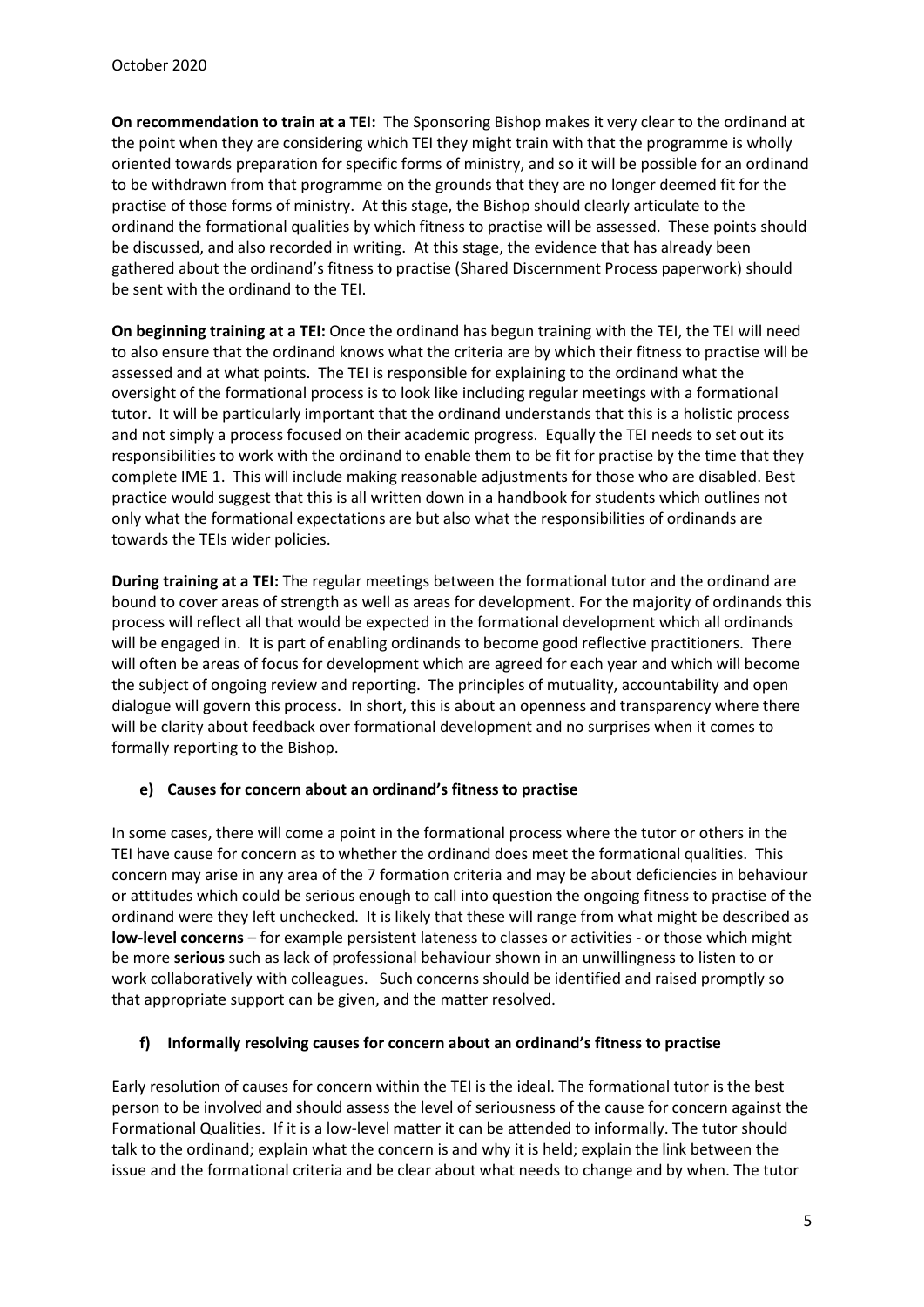should listen carefully to any explanation the ordinand may wish to give and give them reasonable time to improve. An action plan would be useful to follow with clear goals to be met. The tutor should keep a note of the discussion and tell the student that they are doing so.

The tutor should advise the TEI Principal of this informal process, seek their advice and let them know when the matter has been resolved, or if it is necessary to move to a formal process.

The tutor must be very clear with the ordinand about whether and how the issue might be included in any reporting to the ordinand's Diocese, whether that be in a written or in oral form. Such a report may well be positive, if an ordinand has dealt with the matter in a way which demonstrates mature self-reflection and willingness to improve. It is usual and good practise for this kind of formational development work to be referred to in a report but the key here is to be transparent about how it is reported, the tone of voice used, and being clear about whether or not there are areas that may still need further development.

The TEI always has access to the DDO to discuss any issue, including whether it is appropriate to raise an issue informally.

# g) Formal resolution of causes for concern about an ordinand's fitness to practise

If the cause for concern is too serious a matter for an informal process, or the informal process has not led to a satisfactory resolution, then the question arises as to whether or not the ordinand is fit to practise. Examples would include the persistence of low-level issues, or the emergence of more serious issues such as uncollaborative working, breaches of confidentiality, failure to protect the safety of children and vulnerable adults, and dishonesty. If matters have reached that point, a formal process is needed in order to provide the Sponsoring Bishop with sufficient information, gathered by an independent person and peer-reviewed, so that the Bishop can decide whether or not the ordinand should remain in the formational programme.

Step 1: The TEI Principal is responsible for deciding that the formal review of fitness to practise is required. The Principal should consult with the DDO in making this decision.

Step 2: The TEI Principal and the DDO inform the National Ministry Team (NMT) that a formal review is required, and NMT set up a panel to conduct the review. That panel will include one person ("the investigator") who is tasked with investigating the matter and writing the report; this may be a member of the NMT (but not someone who has been involved in the candidate's discernment or formation), or another suitable person chosen by the NMT, the intention being that the NMT ensures consistency of the process and of reporting to the Bishops. The role of the other panel members is to support the investigator, and to discuss and review the draft report before it is finalized. The panel should include [TBC]:

- A representative of the Bishop
- A representative of the TEI
- An ordinand who does not personally know the ordinand who is being reviewed
- The investigator

Step 3: The panel should meet (either physically or via video call) to discuss how to approach the investigation, including what matters require investigation and what points should be addressed in the report, and agree the timeline for the final report to be produced.

Step 4: The investigator should then meet with the ordinand to discuss the concerns, and also with any relevant TEI or Diocesan staff and any other relevant persons and write a draft report. The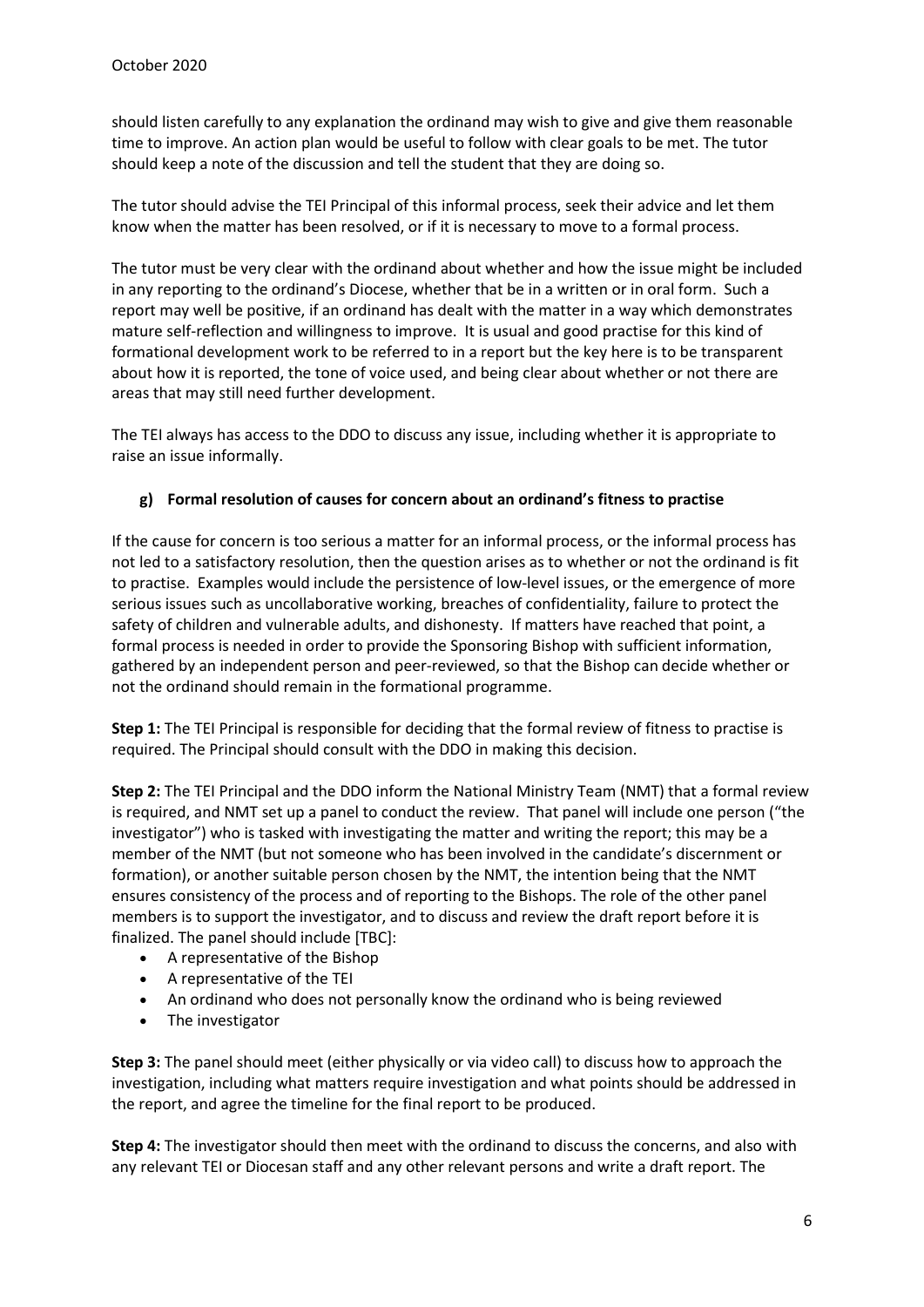report may include a conclusion that the ordinand is not impaired in their fitness to practise; that there is cause for concern but a plan of action could be agreed to resolve matters; or a conclusion that there is an impairment so serious that the panel recommend that the Bishop withdraw sponsorship.

Step 5: The report should be given in draft to the ordinand, and they should be given a reasonable time to read and comment on it. The ordinand should be given the option to meet with the panel to discuss the report if they so wish. If the ordinand does wish to meet with the panel, they should be given the choice as to whether that meeting is physical or by video call, and to be accompanied by another person if they wish.

Step 6: The panel should review the draft report, either in a meeting or by correspondence, and the investigator should finalize the report based on that review. If possible, the panel should agree on the recommendations in the report, but if they cannot agree then the investigator should record the different opinions in the report. The investigator should then send the final report to the Bishop, the ordinand and to the TEI.

Step 7: The Sponsoring Bishop receives the report and makes the final decision based on the recommendation of the Panel. The Bishop is responsible for communicating that decision to the ordinand within 10 working days. Best practice suggests that this should be an in-person meeting where the decision is explained to the ordinand and where the Bishop is open to discuss it with the ordinand. The ordinand should have the right to be accompanied if they wish.

It is the view of the legal office that as the right to ordain is in the hands of the Bishop, there can be no right to appeal a decision not to ordain.

# h) Implications for ongoing study:

The basic rule of thumb, following guidance from the Office of the Independent Adjudicator, is that even if a decision is made to withdraw sponsorship from the ordinand, the student may have rights under consumer protection legislation to continue to access the course of study. This is especially the case where there is no evidence of academic failure. Plainly there may be cases where the student has caused another significant harm and therefore has both to leave the course of study and the formational programme. But there will be other situations where being proved unfit to practise may not imply withdrawal from academic study. The OIA are particularly keen that such students are not financially penalized and therefore care needs to be taken to see whether a student may be able to complete their course of study as an independent student at the same TEI or at another TEI. This may mean that the Diocese commits to paying the Tuition fees for the duration of that award. In terms of options, these would be available

- Continuation at the same TEI as an independent student, undertaking modules as close as possible to those originally envisaged
- However, it is recognized that the Fitness to Practise issue which has been raised may deem it impossible for certain modules to be completed, then there will need to be substitutes offered
- Likewise, there may be aspects of the wider formational life of a TEI that are not appropriate for such a student to engage with
- If it is not possible or desirable for the student to continue at the TEI, then arrangements are made to transfer to another TEI as an independent student